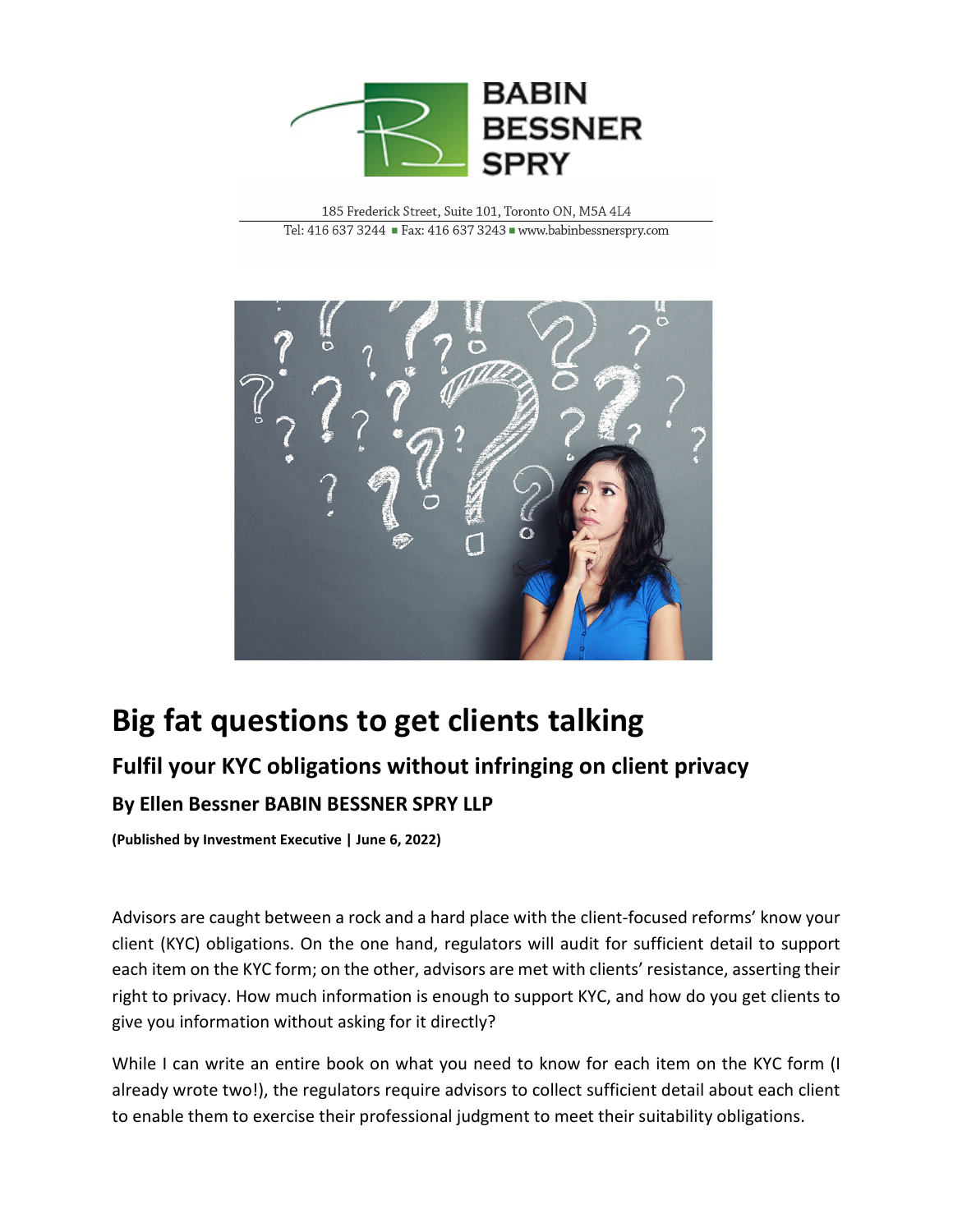The standard is the same as that for a doctor. If you go to a doctor and ask for a certain medication — say, a sleeping pill — and the doctor doesn't examine you and ask questions to collect data to support a diagnosis and the choice of prescription, which may or may not be a sleeping pill, the doctor risks allegations of negligence.

The doctor is also obliged to keep contemporaneous notes so that, if faced with a patient's complaint or regulatory audit alleging that the diagnosis and treatment was wrong (negligent), the detailed notes support the reasonableness of the advice provided (even if wrong). This same standard applies to advisors (see *Rhoades v. Prudential Bache* (1992) 11 B.C.A.C. 13 (CA)).

Therefore, to protect yourself, try to be objective and review your notes to satisfy yourself that you have sufficient evidence to support each KYC form and the advice provided to every client.

So, how is an advisor to collect KYC information, particularly from new clients who assert their right to privacy?

I suggest you avoid questions concerning their assets and liabilities until you get to know them. Asking what I call "big fat questions" will give you a better understanding of what the client is about and lead to the client to volunteer this information without you even asking.

This process takes much longer than just treating the KYC form like a tick-the-box exercise  $-$  an approach that the regulators have specifically cautioned against. You cannot advise your clients effectively without knowing and understanding them, and for that you need to know their personal information. Big fat questions will lead to you knowing your clients better (regulatory requirement) and also earning their trust (business building) because they will feel that you care about how they think and what their values are. Here are just a few examples of big fat questions:

- What are your goals and dreams?
- What has motivated you to work so hard at …?
- What do you enjoy most in your life?
- What do you look forward to?
- What is the key to your success in … (e.g., business)?
- How was your business started and by whom?
- When do you intend to retire?
- Do you think you will work for that company for the rest of your career?
- What is it that you are most proud of in your life?
- What would you change if you could change something in your past or present circumstances?
- What did your parents do for a living?
- How many siblings do you have? Do they live close to you, and do you see them much?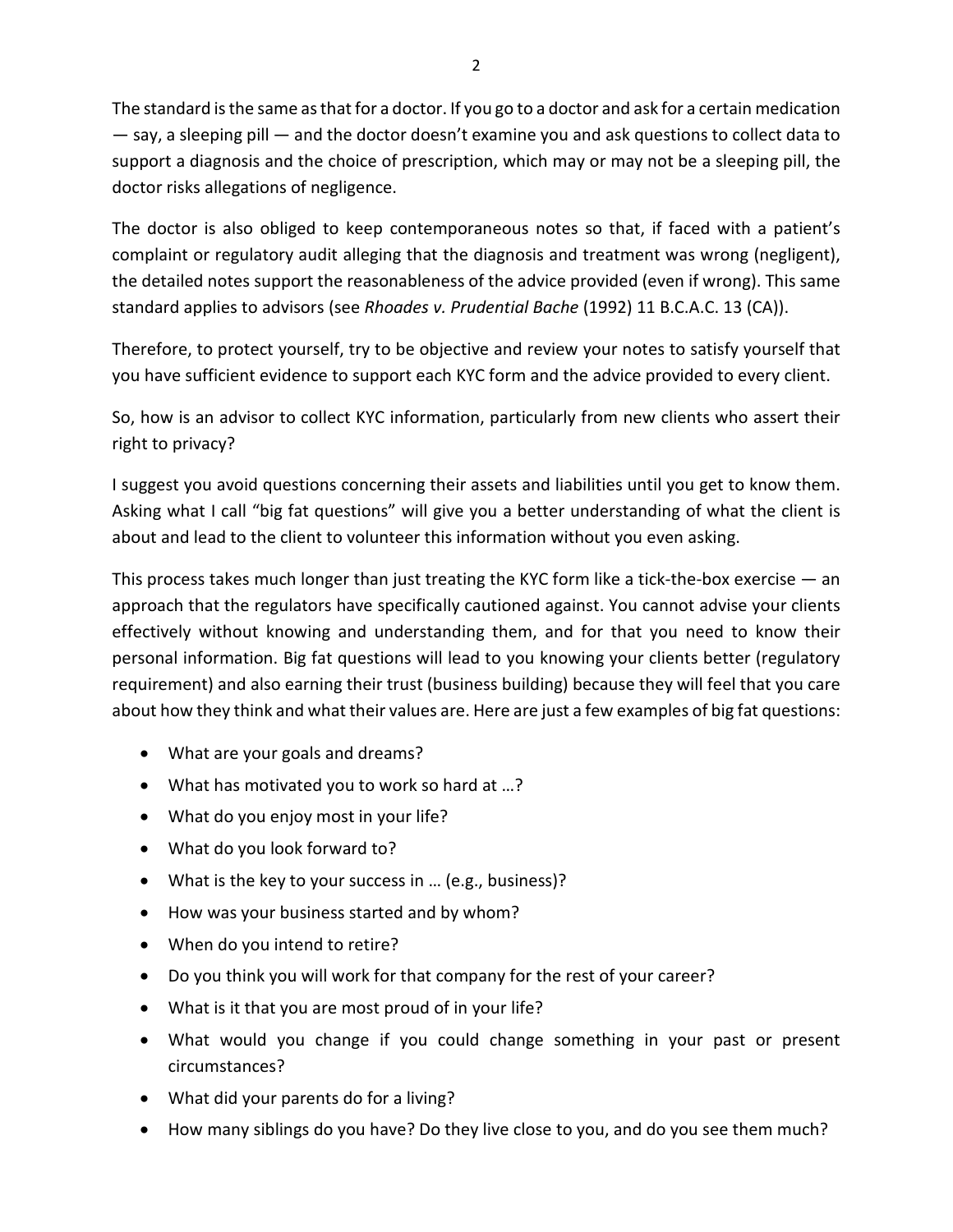Asking these or any other big fat questions is an exercise in futility if you don't also do the following:

- 1. Leave complete silence after you ask each question. The questions may relate to issues your clients never thought about or articulated before and thus they will likely need to consider the answer.
- 2. Listen carefully to the answers. Every client has their own personal story, and if you don't take the time and listen carefully, you will miss the nuances and the opportunity to get to know them better.
- 3. Ask follow-up questions to get a deeper understanding of the clients' answers and circumstances. Again, be silent after you ask the follow-up questions.
- 4. Be genuine and interested. People like to talk about their successes and challenges, but you need to probe and be genuinely interested.
- 5. Spend the necessary time. If you are rushed or not finished in one session, schedule another.

If you follow these instructions and let clients talk, they should volunteer their private information required for the KYC form. After the conversation, you can confirm the accuracy of the information that you need for the form, and if you didn't get it right, the client can correct you. Here is an example.

Advisor: "What is it that you are most proud of in your life?" (Leave silence allowing the client to think.)

Client: "I came from nothing. My parents were immigrants and worked in factories to support their four children  $-1$  am the youngest  $-$  and I built this successful company with my sisters, and we can now support my parents."

Advisor: "How did you start your business and grow it to the success it is today?"

Client: "It's a real estate business, and I studied real estate and got my licence. But I didn't want to be a real estate agent; I wanted to buy houses and see if I could improve them and sell them at a profit. I also wanted to help others in my community, so I rented below market but still covered my costs. I started with one house and it grew from there so that I needed my sisters to work with me. I trust them, and I get to see them every day."

You can ask more questions about the client's business — how she finances it, how much debt she carries for each property, what the business model is. You can also ask how the client's life has changed and influenced the upbringing of her children, which can inform you of personal cash flow.